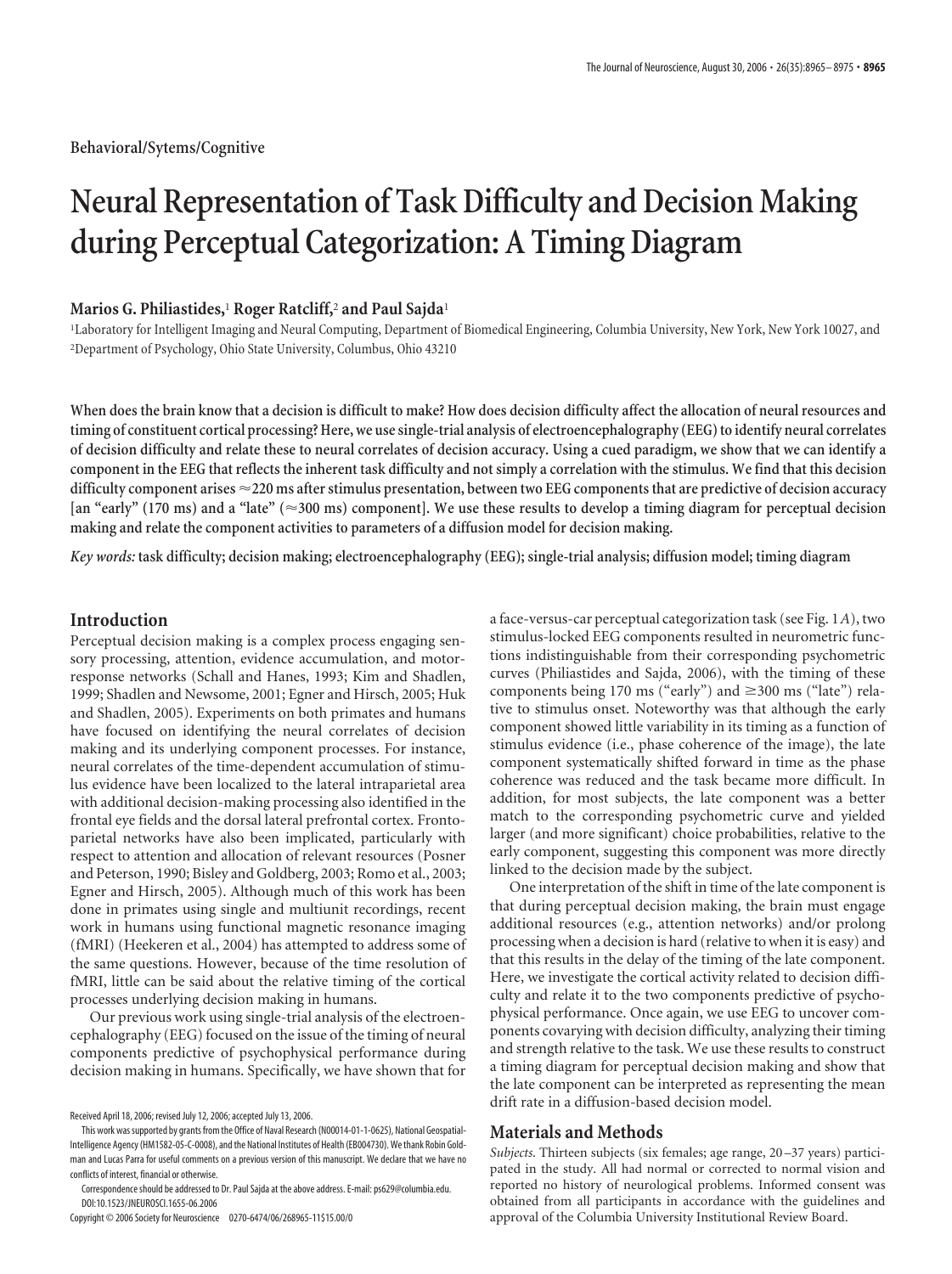*Stimuli*. We used a set of 12 face (face database; Max Planck Institute for Biological Cybernetics, Tuebingen, Germany) and 12 car grayscale images (image size,  $512 \times 512$  pixels; 8 bits/pixel). All images were equated for spatial frequency, luminance, and contrast. They all had identical magnitude spectra (average magnitude spectrum of all images in the database), and their corresponding phase spectra were manipulated using the weighted mean phase (Dakin, 2002) technique to generate a set of images characterized by their percentage of phase coherence. For the first experiment, we processed each image to have six different phase coherence values (20, 25, 30, 35, 40, and 45%) (Fig. 1*B*). In addition, for the second experiment, we colorized our images with subtle red and green tones. We performed this adjustment by manipulating the hue (H), saturation (S), and value (V) color space of the original images  $(\text{red: } H = 0.04, S = 0.17 \text{ V}, \text{unchanged; green:})$  $H = 0.34$ ,  $S = 0.23$  V, unchanged). A Dell (Round Rock, TX) Precision 530 Workstation with an nVidia (Santa Clara, CA) Quadro4 900XGL graphics card and E-Prime software (Psychological Software Tools, Pittsburgh, PA) controlled the stimulus display. A liquid crystal display projector (LP130; InFocus, Wilsonville, OR) was used to project the images through radio frequency-shielded window onto a front projection screen. Each image was subtended to 33  $\times$ 22° of the visual angle.

*Behavioral paradigms*. Subjects performed two versions of a simple categorization task. In the first experiment, they had to discriminate between grayscale images of faces and cars. Within a block of trials, face and car images over a range of phase coherences were presented in random order. The range of phase coherence

levels was chosen to span psychophysical thresholds. All subjects performed nearly perfectly at the highest phase coherence but performed near chance for the lowest one. In the second experiment, colorized face and car trials of 30 and 45% phase coherence were presented in random order. In this version of the experiment, subjects were presented with a visual cue for 400 ms that was followed by a 600 ms delay before the next image presentation. Based on the cue, subjects had to either discriminate face versus car or the color of the image (i.e., red vs green). Subjects reported their decisions by pressing one of two mouse buttons, left for faces (and red) and right for cars (and green), using their right index and middle fingers, respectively. All images were presented for 30 ms, followed by an interstimulus interval (ISI) that was randomized in the range of 1500 –2000 ms. Subjects were instructed to respond as soon as they formed a decision and before the next image was presented. In both experiments, a total of 50 trials per behavioral condition were presented (i.e., an overall of 600 trials for each experiment). Schematic representations of the two behavioral paradigms are given in Figure 1, *A* and *C*, respectively. Trials in which subjects failed to respond within the ISI were marked as no-choice trials and were discarded from additional analysis.

*Data acquisition*. EEG data were acquired in an electrostatically shielded room (ETS-Lindgren, Glendale Heights, IL) using a Sensorium (Charlotte, VT) EPA-6 Electrophysiological Amplifier from 60 Ag/AgCl scalp electrodes and from three periocular electrodes placed below the left eye and at the left and right outer canthi. All channels were referenced to the left mastoid with input impedance of  ${<}15$  k $\Omega$ , and the chin electrode was used as ground. Data were sampled at 1000 Hz with an analog pass band of 0.01–300 Hz using 12 dB/octave high-pass and eighth-order elliptic low-pass filters. Subsequently, a software-based 0.5 Hz high-pass filter was used to remove DC drifts, and 60 and 120 Hz (harmonic) notch filters were applied to minimize line-noise artifacts. These filters were



**Figure 1.** Schematic representation of the behavioral paradigms used in this study. *A*, In the first experiment, subjects were instructed to fixate on the center of the screen and were subsequently presented, in random order, with a series of different face and car images at one of six phase coherence levels. **B**, A sample face image at the six different phase coherence levels (20, 25, 30, 35, 40, and 45%) used in this experiment.*C*, In the second experiment, colorized images (red and green tones), at 30 and 45% phase coherence, were presented in random order. At each trial, subjects were initially shown one of two possible visual cues that lasted for 400 ms, followed by a 600 ms delay before the presentation of the image. Based on the cue, subjects were required to either discriminate between face and car images orsimply categorize the image as red or green. In both experiments, each image was presented for 30 ms, followed by an ISI lasting between 1500 and 2000 ms, during which time subjects were required to make a decision and respond by pressing a button.

designed to be linear phase to minimize delay distortions. Motor response and stimulus events recorded on separate channels were delayed to match latencies introduced by digitally filtering the EEG.

*Movement artifact removal*. Before the main experiment, subjects completed an eye movement calibration experiment during which they were instructed to blink repeatedly on the appearance of a white-on-black fixation cross and then to make several horizontal and vertical saccades according to the position of the fixation cross subtending  $1 \times 1^{\circ}$  of the visual field. Horizontal saccades subtended 33°, and vertical saccades subtended 22°. The timing of these visual cues was recorded with EEG. This enabled us to determine linear components associated with eye blinks and saccades (using principal component analysis) that were subsequently projected out of the EEG recorded during the main experiment (Parra et al., 2003). Trials with strong eye movements or other movement artifacts were manually removed by inspection.

*Data analysis*. We used a single-trial analysis of the EEG to discriminate between any two given experimental conditions (i.e., face vs car or easy vs hard). Logistic regression was used to find an optimal basis for discriminating between the two conditions over a specific temporal window (Parra et al., 2002, 2005). Specifically, we defined a training window starting at a poststimulus onset time  $\tau$ , with a duration of  $\delta$ , and used logistic regression to estimate a spatial weighting vector  $\mathbf{w}_{\tau,\delta}$ , which maximally discriminates between sensor array signals *X* for the two conditions as follows:

$$
y = \mathbf{w}_{\tau,\delta}^T X,\tag{1}
$$

in which *X* is an  $N \times T$  matrix (*N* sensors and *T* time samples). The result is a "discriminating component" *y*, which is specific to activity correlated with one condition while minimizing activity correlated with both task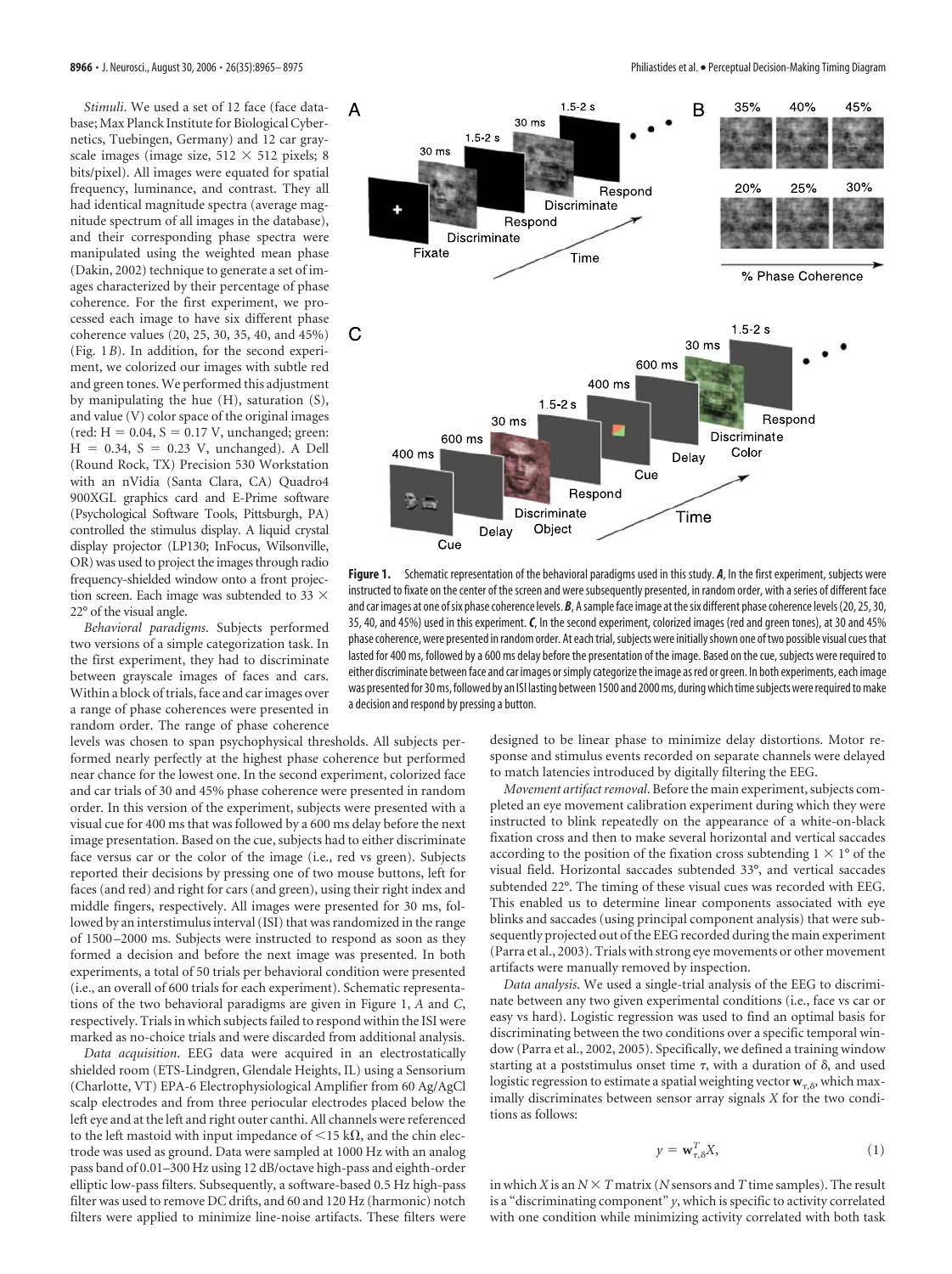conditions such as early visual processing. We use the term "component" instead of "source" to make it clear that this is a projection of all the activity correlated with the underlying source. For our experiments, the duration of the training window  $(\delta)$  was 60 ms and the window onset time  $(\tau)$  was varied across time. We used the reweighted least-squares algorithm to learn the optimal discriminating spatial weighting vector **w**-, (Jordan and Jacobs, 1994).

The discrimination vector  $w_{\tau,\delta}$  can be seen as the orientation (or direction) in the space of the EEG sensors that maximally discriminates between the two experimental conditions. Thus, the time dimension defines the time of a window (relative to the either the stimulus or response) used to compute this discrimination vector. Given a fixed window width (60 ms in this case), sweeping the training window from the onset of the visual stimulation to the earliest response time represents the evolution of the discrimination vector across time. Within a window, at a fixed time, all samples are treated as independent and identically distributed to train the discriminator. Once the discriminator is trained, it is applied across all time so as to visualize the projection of the trials onto that specific orientation in EEG sensor space. A discriminating component is defined as one such discrimination vector, with its activity visualized by projecting the data across all time onto that orientation. We call this visualization a discriminant component map. For instance, for recurring components, one would expect activity trained during one window time to also be present at another time.

To visualize the profile of these components (stimulus or response locked) across all trials, we constructed discriminant component maps. We aligned all trials of an experimental condition of interest to the onset of visual stimulation and sorted them by their corresponding reaction times (RTs). Therefore, each row of one such discriminant component map represents a single trial across time [i.e., *yi* (*t*)]. The discriminant component maps used in this study (see Fig. 7) represent face trials with the mean of the car trials subtracted (i.e.,  $y_{\text{faces}} - \bar{y}_{\text{car}}$ ).

To provide a functional neuroanatomical interpretation of the resultant discriminating activity, and given the linearity of our model, we computed the electrical coupling coefficients for the linear model as follows:

$$
a = \frac{Xy}{y^T y}.\tag{2}
$$

Equation 2 describes the electrical coupling *a* of the discriminating component *y* that explains most of the activity *X*. To compute these coefficients, *y* is computed for only times during the specific window used to calculate the weights for that component. Strong coupling indicates low attenuation of the component and can be visualized as the intensity of the "sensor projections" *a*. *a* can also be seen as a forward model of the discriminating component activity (Parra et al., 2002, 2005).

We quantified the performance of the linear discriminator by the area under the receiver operator characteristic (ROC) curve, referred to as *Az*, with a leave-one-out approach (Duda et al., 2001). We used the ROC *Az* metric to characterize the discrimination performance while sliding our training window from stimulus onset to response time (varying  $\tau$ ). Finally, to assess the significance of the resultant discriminating component, we used a bootstrapping technique to compute an  $A<sub>x</sub>$  value leading to a significance level of  $p = 0.01$ . Specifically, we computed a significance level for *Az* by performing the leave-one-out test after randomizing the truth labels of our face and car trials. We repeated this randomization process 100 times to produce an*Az* randomization distribution and compute the  $A_z$  leading to a significance level of  $p = 0.01$ .

Traditional event-related potential (ERP) analysis was also performed by aligning the data to paradigm-specific events and averaging across trials as well as across subjects where appropriate. When ERP activity was used for additional analysis (e.g., ERP amplitude correlation with other experimental parameters), we averaged activity across short-length temporal windows (typically 40 ms in width) to make our estimates more robust. To visualize the spacial extent of the ERP activity across time, we computed average ERP scalp maps by interpolating the ERP activity across all electrode locations. We used a biharmonic spline interpolation (Sandwell, 1987) that is designed for irregularly spaced data points. All scalp maps were plotted using EEGLAB (Delorme and Makeig, 2004).



Figure 2. An illustration of the diffusion model. Parameters of the model are as follows: a, boundary separation; *z*, starting point;  $T_{er}$ , mean value of the nondecision component of RT;  $\eta$ , SD in drift acrosstrials;*sz* , range ofthe distribution ofstarting point(*z*) acrosstrials;*v*, drift rate; *st* , range of the distribution of nondecision times across trials; *s*, SD in variability in drift within trials. *A*, Encoding processes (*x*) and response output processes ( *y*) combine to give the nondecision component (*z*) with mean *T<sub>er</sub>*. *B*, The diffusion process with two sample paths, RT distributions for correct and error responses, and all of the relevant parameters outlined above.

*Discriminant component peak detection*. To quantify the spread/duration of a discriminant component, we performed single-trial peak detection by fitting a parametric function to the spatially integrated discriminating component  $y(t)$ . For simplicity, we used a Gaussian profile [as in the study by Gerson et al. (2005)] that is parameterized by its height  $\beta$ , width  $\sigma$ , delay  $\mu$ , and baseline offset  $\alpha$  as follows:

$$
\hat{y}(t) = \alpha + \frac{\beta}{\sigma\sqrt{2\pi}}e^{-\frac{(t-\mu)^2}{2\sigma^2}}.
$$
\n(3)

We computed the optimal parameters for each trial by using a nonlinear least-squares Gauss–Newton optimization (Gill et al., 1981). The center and width of the discriminating training window was used to initialize the optimization.

*Diffusion model simulations*. The diffusion model assumes that fast two-choice decisions are made by a noisy process that accumulates information over time from a starting point toward one of two response criteria or boundaries, as in Figure 2*B*. The starting point is labeled *z*, and the boundaries are labeled "a" and "0." When one of the boundaries is reached, a response is initiated. The rate of accumulation of information is called drift rate *v*, and it is determined by the quality of the information available from the stimulus. The better the information quality, the larger the drift rate toward the appropriate decision boundary and the faster and more accurate the response. Within-trial variability in the accumulation of information results in processes with the same mean drift rate terminating at different times (producing RT distributions) and sometimes at different boundaries (producing errors). Speed–accuracy tradeoffs are modulated by the positions of the boundaries as follows: moving boundaries closer to the starting point speeds responses and decreases accuracy. Response time distributions in two-choice tasks are positively skewed, which occurs naturally in the model by simple geometry: the increase in RT is larger if a lower value of drift rate is decreased by some amount than if a larger value of drift rate is decreased by the same amount. Besides the decision process, there are nondecision components of processing such as encoding and response execution (Fig.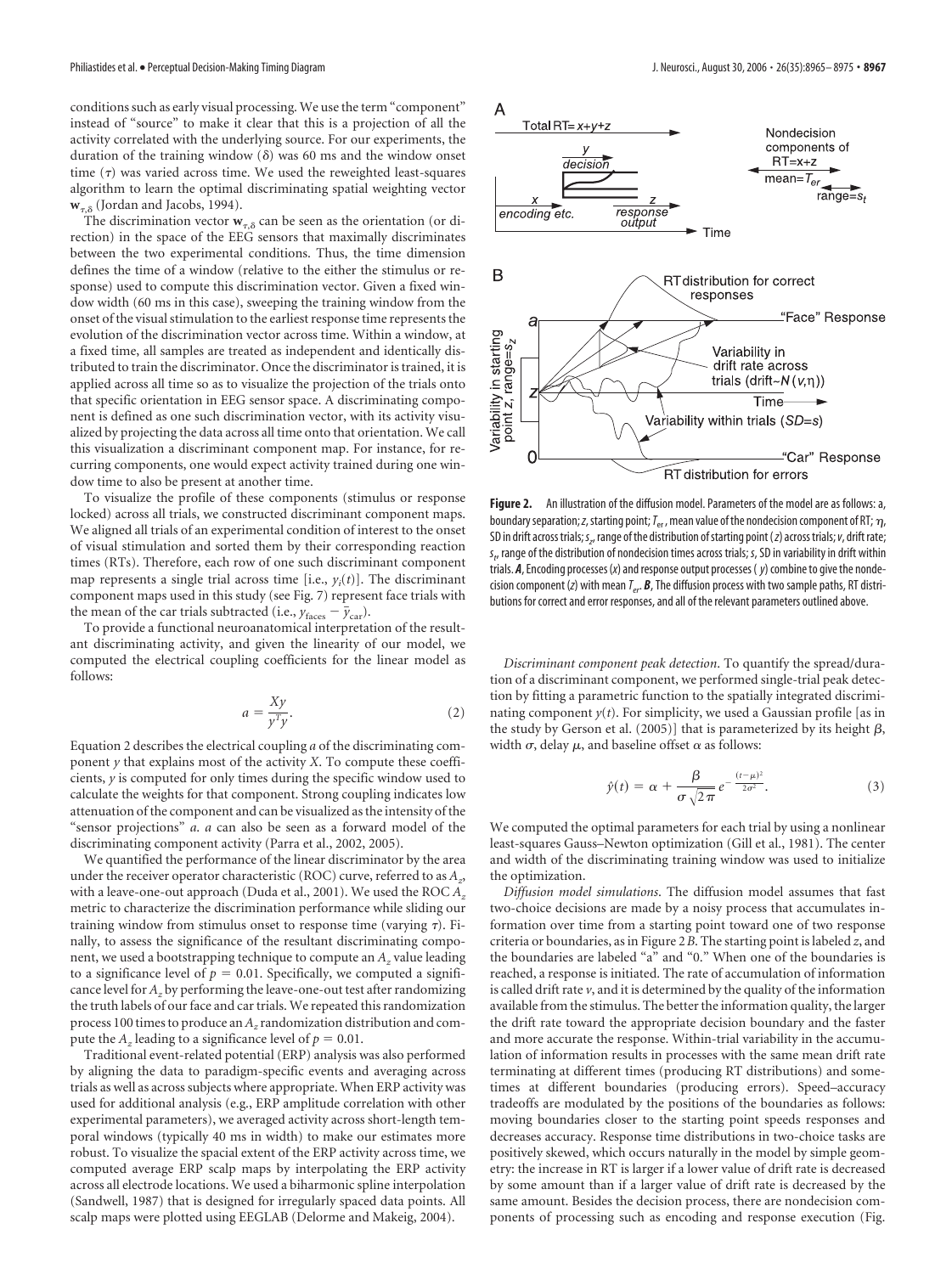2*A*). These processes are combined in the model, and their contribution to RT has mean  $T_{er}$  (Ratcliff and Tuerlinckx, 2002).

In the diffusion model, components of processing are assumed to vary from trial to trial. Variability in drift rate across trials (normally distributed with SD  $\eta$ ) gives rise to error responses that are relatively slow compared with correct responses, and variability in starting point across trials (uniformly distributed with range  $s_z$ ) gives rise to relatively fast errors. Whether errors are faster or slower than correct responses for an experimental condition depends on the relative amounts of drift rate and starting point variability, drift rate values, and boundary positions (Ratcliff and Rouder, 1998; Ratcliff et al., 1999). Across-trial variability in  $T_{\text{er}}$ is uniformly distributed with range  $s_t$  (Ratcliff and Tuerlinckx, 2002).

The diffusion model serves to map performance characteristics onto underlying processes. From the probability of a correct response and the RT distributions for correct and error responses for each of the experimental conditions, the model extracts estimates of the quality of the stimulus information that enters the decision process for each condition (drift rate), the amount of information that must be accumulated before a decision can be made (boundary positions), the time taken by nondecision components of RT  $(T_{\text{er}})$ , and the amount of variability across trials in each of the processing components.

Here we fit the model to the data from the six subjects in the first experiment in which a range of experimental conditions (i.e., different phase coherence levels) were available. We used a  $\chi^2$  method (Ratcliff and Tuerlinckx, 2002) to perform the fits. We used the simulation results to relate different parameters of the diffusion model to our experimental observations.

# **Results**

To identify the components related to task difficulty and perceptual decision making, we measured the psychophysical performance of 13 subjects on two separate versions of a simple categorization task (Fig. 1) while simultaneously recording neuronal activity using a high-density EEG electrode array. We changed the stimulus evidence by manipulating the phase coherence (Dakin, 2002) of our images (Fig. 1*B*). During the first experiment (six subjects), face and car images were presented in random order over a range of phase coherences, and subjects were asked to report their decision regarding the type of image by pressing a button (Fig. 1*A*). All subjects performed nearly perfectly at the highest phase coherence but performed near chance at the lowest coherence.

#### **Early and late face-selective components**

We compared the EEG activity obtained for the two types of images at each phase coherence level on a single-trial basis, using a linear discriminator that integrates EEG over space rather than across trials (see Materials and Methods) and searched for components that maximally discriminated between the two experimental conditions. We used ROC analysis to quantify the discriminator's performance. Furthermore, taking advantage of the linearity of our model, we computed sensor projections of the discriminating components activity as a means for interpreting the neuroanatomical significance of the resultant discriminating components.

In the interval between the onset of the visual stimulation and the earliest reaction time, we identified two maximally discriminating face-selective components. The early component was consistent with the well known N170 (Jeffreys, 1996; Halgren et al., 2000; Liu et al., 2000, 2002; VanRullen and Thorpe, 2001; Rossion et al., 2003), and its temporal onset appeared to be consistent across all subjects. The late component appeared at least 130 ms after the first, and its temporal onset varied across subjects and across coherences in the range between 300 and 450 ms from the stimulus onset (Philiastides and Sajda, 2006). To characterize the

neuronal performance at these two times, in a manner compatible to the description of the psychophysical sensitivity as captured by the psychometric functions (Green and Swets, 1966), we constructed neurometric functions by plotting the area under the ROC curves  $(A<sub>z</sub>$  values) against the corresponding phase coherence levels (Britten et al., 1992). We showed that for all subjects in our dataset, these neurometric functions were statistically indistinguishable from their corresponding psychometric functions. In addition, the late face-selective component resulted in a better match to the psychophysical data than the early one (Philiastides and Sajda, 2006).

We also investigated the relationship between the temporal onset of the early and the late face-selective components and task difficulty. We found that for the early component (N170), there was no significant shift in time, whereas the optimal onset of the late component had a systematic forward shift in time as the task became progressively more difficult (Philiastides and Sajda, 2006). This observation raised the interesting possibility that there is yet another component that is more closely associated with task difficulty.

#### **Task-difficulty component**

We computed average ERPs at each of six different phase coherence levels. Figure 3,*A*and *B*, illustrates the results for two sensors of interest (FCz and PO8, respectively). To construct these ERPs, we averaged across all subjects and across both face and car trials and found a component  $\approx$  220 ms after stimulus, the amplitude of which is inversely proportional to the strength of the stimulus as follows: the lower the coherence (harder task), the greater the amplitude of the D220 component ("D" for "difficulty"). In addition, we constructed average ERP scalp maps to visualize the spatial distribution of this component. To compute these maps, we considered ERP activity centered at the peak of the D220 component. Figure 3*C* demonstrates these results. We found that this component is distributed over a range of electrode locations as indicated by the increased activations at several centrofrontal (high negative activations) and occipitoparietal (high positive activations) sites in the lower coherences. It is also clear from Figure 3*C* that the magnitude of the effect deteriorates as the percentage of phase coherence increases (i.e., as the task becomes easier).

To determine whether this neural signature at 220 ms after stimulus is indeed associated with task difficulty, as captured by our subjects' behavioral performance, we defined a metric we termed "difficulty index" (*DI*) as follows:

$$
DI_j = (P_{\text{max}} - P_j)/(P_{\text{max}} - P_{\text{min}}),
$$
 (4)

where  $P_{\text{min}}$  and  $P_{\text{max}}$  are the subject's proportion correct at the lowest and highest phase coherence levels, respectively, and *Pj* is the subject's behavioral performance at a given phase coherence level. Note that our subjects performed nearly perfectly at the highest coherence and near chance at the lowest one. We subsequently used our single-trial analysis techniques (Parra et al., 2002, 2005) to discriminate between the different difficulty levels. Unlike our previous use of the single-trial classifier (i.e., to discriminate between face and car trials), we now pool data across both face and car trials and discriminate between the highest and each progressively lower coherence set of trials.

During each comparison, we applied our classifier at several time intervals and each time computed an *Az* value as a metric for the classifier's performance. We finally correlated these  $A<sub>z</sub>$  values with the corresponding *DI*s. We found a significant correlation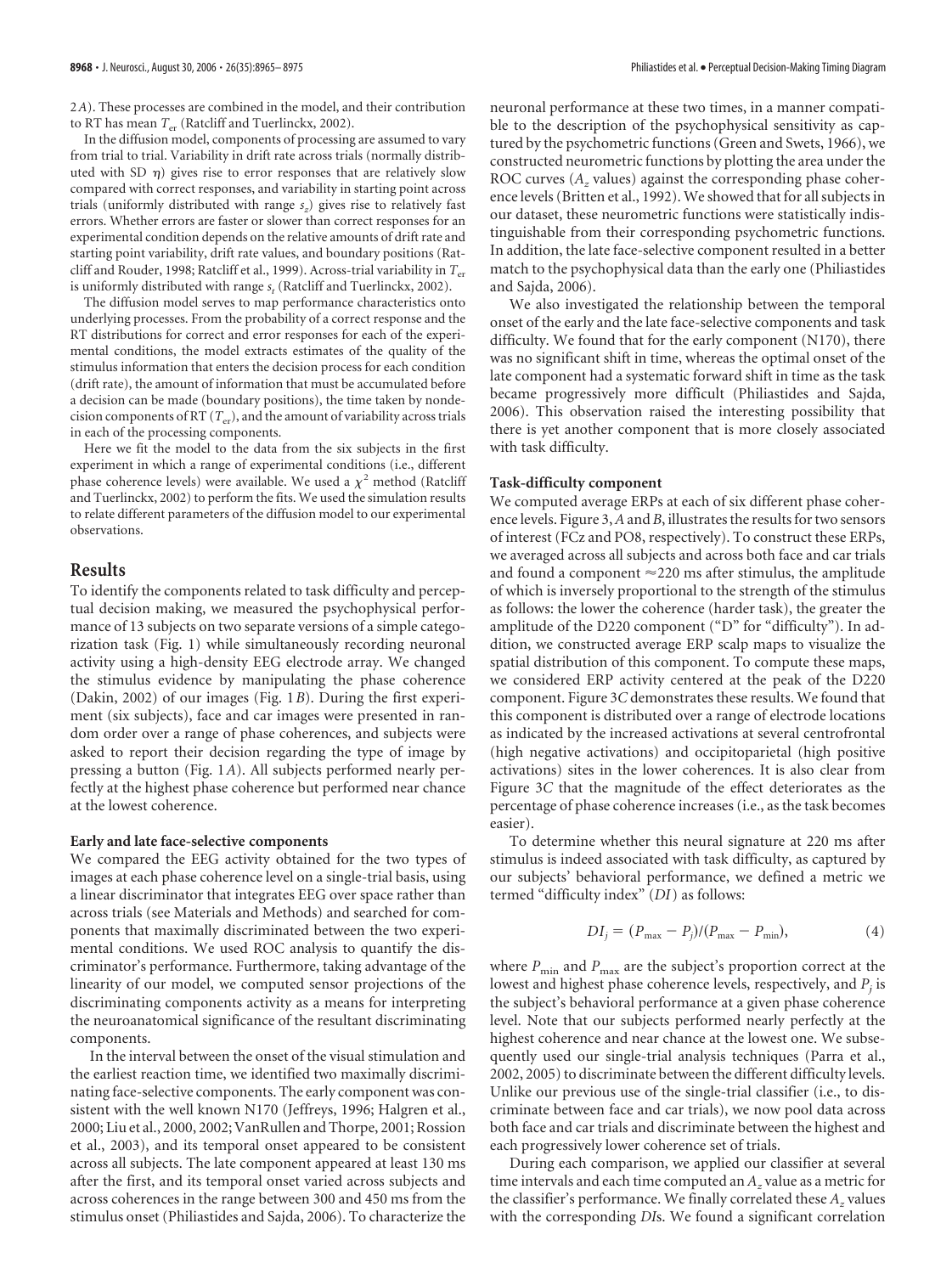

**Figure 3.** Average ERP analysis of the original face-versus-car categorization task. *A*, Average ERPs at each phase coherence level, across all subjects and across both face and car trials, for an electrode at a centrofrontal site (FCz). A high negativity, 220 ms after the onset of visual stimulation, can be seen for hard trials (i.e., low phase coherence trials). The amplitude of this negativity is reduced as the task becomes progressively easier. **B**, Average ERPs for an occipitoparietal electrode location (PO8). Although the effect at 220 ms remains unchanged, its orientation has changed sign (positive activation). *C*, Average ERP scalp maps at the peak of the D220 component at all phase coherence levels. Red indicates high positive activation, and blue indicates high negative activation.

( $p < 0.01$ ) at  $\approx$  220 ms after the onset of the stimulus, as can be seen in Figure 4*A*. The correlation between the *Az* and *DI*s that yielded the highest correlation coefficient is shown in Figure 4*B*. Note that although there was also a pronounced separation in the average ERPs at an earlier time representing the N170 component (Fig. 3*A*,*B*), the correlation analysis did not yield a significant observation at that time interval (Fig. 4*B*, inset).

#### **Difficulty component predicts onset of late component**

As mentioned previously, the temporal onset of our late faceselective component systematically shifts forward in time as the task becomes more difficult. We wanted to investigate the potential relationship of this temporal shift and the strength of the D220 component. Therefore, we performed an ERP amplitude correlation of this component with the onset of the late one. To emphasize the magnitude of the effect, we used data from several occipitoparietal and centrofrontal electrode sites for this analysis. We identified these sites based on the ERP activation maps in Figure 3*C*. Specifically, we averaged activity across these sensors around a 40 ms window centered at the peak of the D220 component on a subject-by-subject basis and for each different phase coherence level. We subsequently correlated this activity with the onset of each subject's late component at these different coherences. Figure 5 summarizes the results of this analysis and demonstrates that the D220 component can, in fact, predict the temporal onset of the late face-selective component.

## **Top-down influence on difficulty component**

To investigate the possibility that the D220 component represents a true top-down influence on decision making rather than a mere bottom-up processing of the stimulus, we designed a modified version of our original face-versus-car categorization task. We used the same set of images as in the original paradigm, with the only exception that we now colorized the images with subtle red and green tones. At any given trial, subjects were initially presented with one of two possible visual cues. The cues indicated whether subjects would perform the original face-versus-car categorization task or simply discriminate the color of the image (i.e., red vs green) that was presented shortly thereafter (Fig. 1*C*). There were seven new participants for this version of the experiment. The ultimate goal of this new design was to manipulate the task/decision difficulty while keeping the stimulus evidence unchanged (for instance, for the same low coherence stimulus, we could either make the task "hard" by cueing the subjects to perform the facevs-car categorization task or "easy" by cueing them to perform the color discrimination task).

We used only two phase coherence levels for this study; a high one (45%), for which subjects performed nearly perfectly at the face-versus-car discrimination, and a low one (30%) that caused a significant reduction in behavioral performance. For each cued condition, we sorted the trials

based on the strength of the stimulus evidence (i.e., low-vs-highcoherence trials) and constructed average ERPs (Fig. 6). In the face-versus-car cueing condition, we found, just like in the original experiment, a significant separation  $\approx$  220 ms after the onset of visual stimulation between hard (low-coherence) and easy (high-coherence) decisions (mean performances of 65 and 95% correct, respectively). These results can be seen in Figure 6*A*. In the red-versus-green cueing condition, for which subjects performed nearly perfectly for both the low- and high-coherence trials (mean performances of 96 and 96% correct, respectively), the effect of this component was eliminated (Fig. 6*B*).

To visualize the spatial extent of this effect, we devised a bootstrap test that allowed us to assess the significance of the difference between low- and high-coherence trials for the two tasks across all electrode locations. For each task, we permuted the trial labels so that the original relationship between low- and highcoherence trials was abolished. We then computed the difference in ERP amplitudes among the newly labeled trials around the D220 component. We repeated this test 5000 times to construct a difference ERP distribution. We finally checked whether the true ERP amplitude difference was outside of the 99% confidence interval of this distribution, in which case we concluded that the difference was statistically significant. For the face-versus-car discrimination task, significant effects can be seen in virtually all electrode locations (Fig. 6*C*). Interestingly, the effect was not nearly as pronounced when subjects were cued to discriminate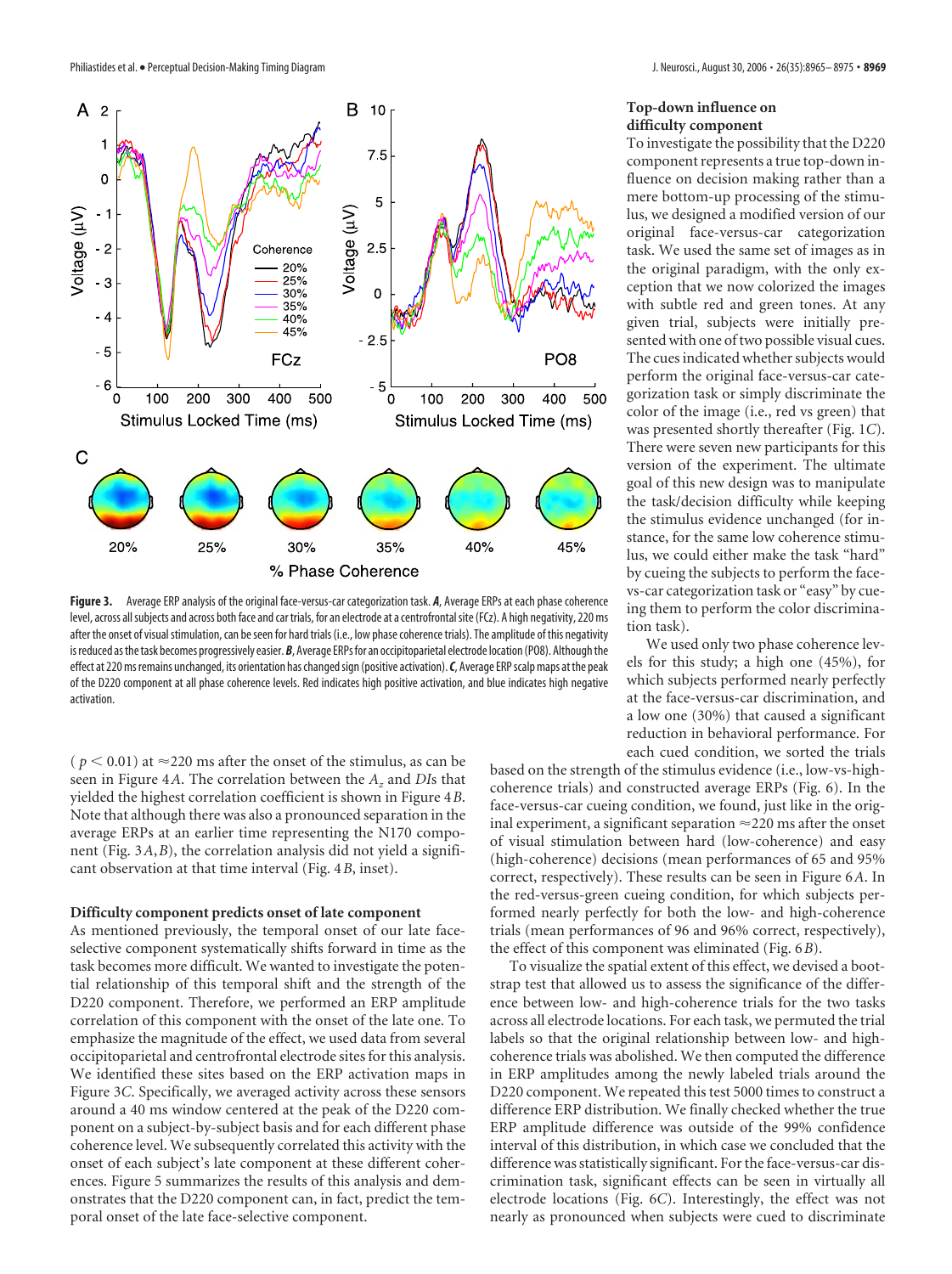

Figure 4. Correlation analysis between the single-trial performance of our classifier (A<sub>z</sub>values) for easy-vs-hard discrimination and *DI*. *A*, The correlation coefficients are plotted as a function of time. A significant correlation between  $A<sub>z</sub>$  and *DI* can be seen in the time interval  $\approx$  220 ms after stimulus (asterisks). **B**, The actual correlation results for the highest point of the correlation analysis (at 220 ms). Inset, Correlation analysis for two other time points (170 and 270 ms). Both the number of significant A<sub>z</sub> values and the correlation itself is significantly reduced. Specifically, the number of significant  $A_z$ s is reduced by 30 and 47%, respectively, for the two time windows, respectively.

color instead (Fig. 6*D*). In addition, we used this permutation test to check which electrode locations demonstrated a significant difference between the difference ERP amplitudes across the two tasks. Not surprisingly, a distributed network that includes several centrofrontal and occipitoparietal regions was revealed (Fig. 6*E*).

## **Decision-related late component**

Using the color version of our behavioral paradigm, we came across another interesting finding that provides more evidence that our late component, which discriminates highly between face and car trials, is related to a postsensory/decision event rather than an early visual perception/detection event. When we used our single-trial discrimination analysis to classify between



**Figure 5.** ERP amplitude correlation of the D220 component and the onset of the late faceselective component. The ERP amplitudes of the D220 component (averaged across a 40 ms window centered at the peak of the component) from six sensors at occipitoparietal sites (black) and six sensors at centrofrontal locations (gray) were correlated with the onset of every subject's late component at each different phase coherence level. In both cases, the result was a statistically significant correlation ( $r=0.71$ ,  $p<0.0002$  and  $r=-0.63$ ,  $p<0.0015$ , respectively), indicating that the strength of the D220 component can predict the onset of the late faceselective component. Note that the negative correlation results from the negativity seen  $\approx$  220 ms at centrofrontal locations (see Fig. 3*A*).

face and car images for trials in which subjects were cued to merely discriminate the color of an image, we found that the early face-selective component remained present, whereas the late component was significantly reduced. Figure 7 shows single-trial data for one subject at the 45% phase coherence level. The top row shows that the early and the late components are both present when the subject performed the face-versus-car discrimination task, in line with our original findings. The bottom row demonstrates the extinction of the late component when the discriminator is classifying between face and car trials while the subject is categorizing images based on their color.

We performed a group analysis to quantify the significance in the reduction of the late component. Our subjects' performance was comparable at both the high coherence (45% phase coherence) face-versus-car and color discrimination tasks with 95 and 96% correct, respectively (two-tailed paired *t* test,  $p > 0.25$ ). Their mean RTs on the two tasks were 667 and 669 ms, respectively, for which they were statistically indistinguishable (twotailed, paired *t* test,  $p > 0.89$ ). Our group analysis revealed that when we discriminated between face and car trials, the early component (N170) was present in both tasks. The mean  $A<sub>z</sub>$  values in each case were 0.771 and 0.773, and their corresponding distributions did not differ significantly from one another (two-tailed, paired *t* test,  $p > 0.94$ ). For the late component, however, there was a significant reduction in the classifier's performance during the color discrimination task (mean *Az*, 0.675) compared with the faceversus-car discrimination task (mean *Az*, 0.905) (left-tail paired *t* test,  $p < 0.0006$ ). These findings are summarized in Figure 8.

#### **Evidence changes the temporal spread of late component**

To quantify the spread/duration of the late component, we performed single-trial peak detection by fitting a parametric function to the spatially integrated discriminating component  $y_{\text{late}}(t)$ (see Materials and Methods for details).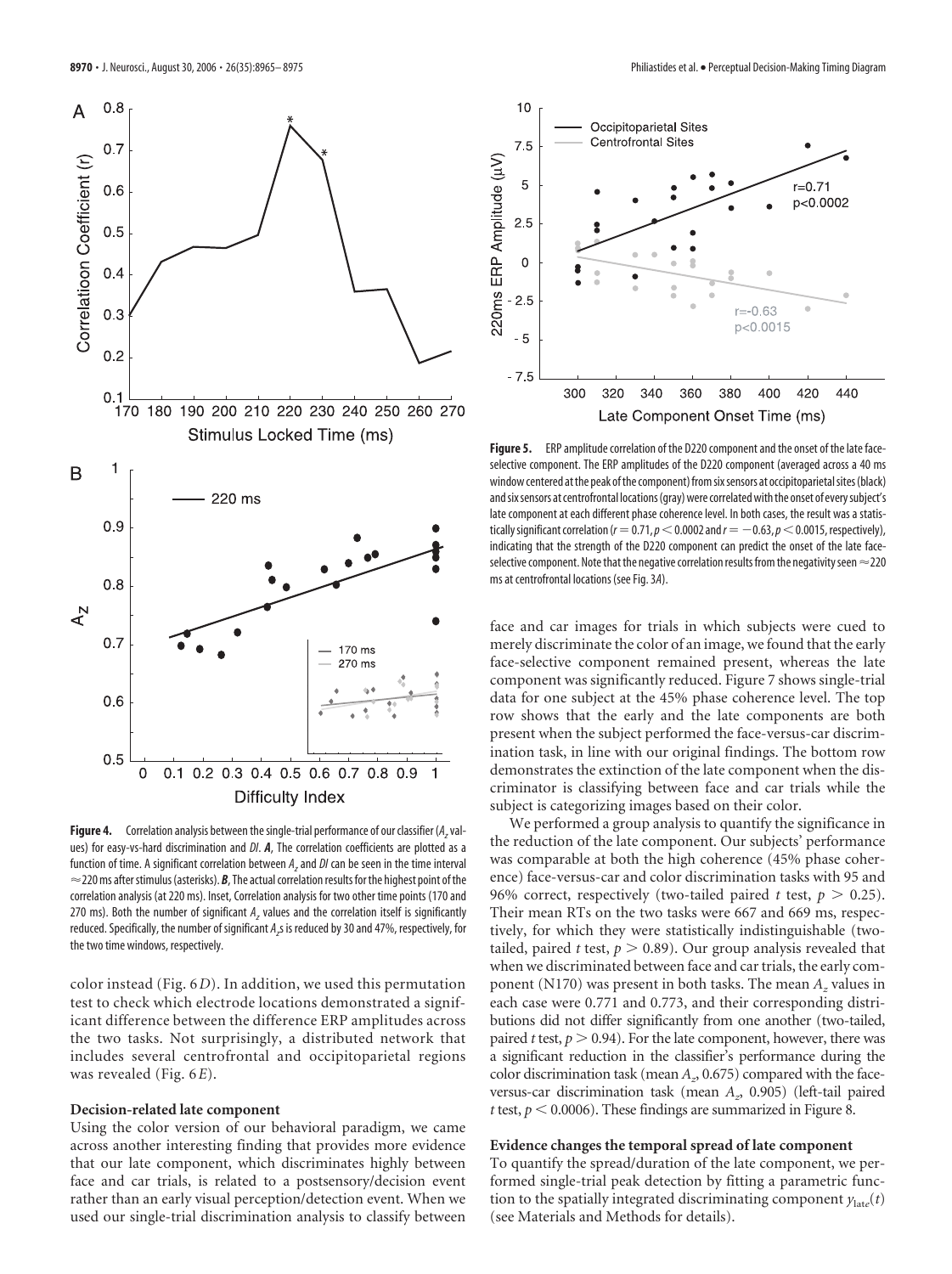

Figure 6. A, Average ERPs at electrode PO8 for 30% (dashed line) and 45% (solid line) coherence face trials from a face-versuscar discrimination task. Consistent with our previous findings, a D220 component can be identified. *B*, Average ERPs, at electrode PO8, for low (30%) and high (45%) coherence face trials for the red-versus-green discrimination task. Although the stimulus evidence remained unchanged in this case, the task difficulty was reduced for the low coherence trials (and essentially equalized with that of the high coherence trials). This manipulation allowed the D220 component to be eliminated. Note that although the effect on the D220 component remains unchanged when we included car trials in this analysis, we present results from face trials only to emphasize that the N170 component is present in both discrimination tasks.*C*, Interpolated electrode locations with a significant difference in ERP amplitudes between low and high coherencetrials(at 220ms afterstimulus) during aface-versus-car discrimination task as assessed by a bootstrap test. **D**, Interpolated electrode locations with significant difference ERP amplitudes between low and high coherence trials during a red-versus-green discrimination task as assessed by a bootstrap test.*E*, Interpolated electrode sites with a significant difference between the difference in ERP amplitudes of*C*and *D*. Low Coh, Low coherence; High Coh, high coherence.



**Figure 7.** Discriminant component maps for one subject during the face-versus-car (top row) and red-versus-green (bottom row) discrimination tasks. In both tasks, the classifier was trained to discriminate between face and car trials. An early component was identified for both tasks, whereas a significant late component was only present for the face-versus-car categorization task. Red represents positive activity, and blue represents negative activity. Resultsshown are those of face trials with the mean of the car trials subtracted. All trials were aligned to the onset of visual stimulation, as indicated by the vertical black line at time 0, and sorted by response time. The black sigmoidal curves represent the subjects' response times for each condition.

Figure 9*A* illustrates a single-trial fit (black) of the late discriminating component (gray). We applied this procedure on all trials across the three highest phase coherence levels (i.e., 35, 40, and 45%) to investigate the extent to which the duration of the late component varies with the task difficulty. For every singletrial, we used the SD of the Gaussian fit as a metric to quantify the spread of the component. We then computed the mean SD across all trials and all subjects for each one of the three phase coherence conditions. For every fit, we computed an  $r^2$  value to characterize the goodness-of-fit for  $\hat{y}_{\text{late}}(t)$ . We considered parameters only from fits with  $r^2 > 0.5$ . As can be seen in Figure 9*B*, we found that there is a systematic increase in the duration of the late component as the percentage of phase coherence is reduced. We observed a significant increase in the mean SD between the 45 and

40% phase coherence conditions ( $\sigma_{45\%}, 40$ ms;  $\sigma_{40\%}$ , 53 ms; paired *t* test,  $p < 10^{-12}$ ) as well as a significant increase between the 40 and 35% conditions ( $\sigma_{40\%}$ , 53 ms;  $\sigma_{35\%}$ , 62 ms; paired *t* test,  $p < 4 \times 10^{-6}$ ).

Finally, we point out that there is also a corresponding increase in mean RT variance across all subjects as the percentage of phase coherence is reduced (i.e., as the task becomes more difficult). Figure 9*B* also illustrates this point.

## **Association between the late component and the diffusion model**

Using only behavioral data (i.e., behavioral performance and RT distributions) from all subjects of our original faceversus-car categorization task, we estimated parameters for the diffusion model of decision making (Ratcliff and Rouder, 1998, 2000; Ratcliff and Tuerlinckx, 2002). Specifically, we estimated diffusion rates for five different phase coherence levels (25–45% in 5% increments). We also computed a  $\chi^2$  goodness-of-fit value (mean  $\chi^2$  = 40.9, with df = 45) which showed that the fits of the model did not significantly deviate from the data. The fits are shown in quantile probability plots in Figure 10*A*. In this plot, the quantiles of the RT distributions are plotted on the *y*-axis and the response proportion is plotted on the *x*-axis, with correct responses to the right and the corresponding error responses to the left.

To provide evidence that our late component could, in fact, represent the mean drift rate in a diffusion model, we correlated the strength of this component (i.e., *Az* value), for each subject and at each coherence level, with the estimated accumulation rates from the diffusion model simulations. Figure 10*B* shows that there is a significant correlation ( $r = 0.8575$ ;  $p <$  $1.0 \times 10^{-8}$ ) between these two measures. This finding is especially interesting considering that the first measure  $(A<sub>z</sub>)$  is derived using only neural responses and the second one (mean drift rate) purely behavioral responses.

Finally, we looked at the total nondecision time  $(T_{er})$  to estimate the relative position of the late component with respect to the actual decision-making process. Note that the time for processes such as stimulus encoding, response output, memory access, and so on, are all combined in  $T_{er}$ . For our subjects, the mean  $T_{\text{er}}$  was estimated to be  $\approx 460$  ms. Assuming a 100 ms motor response output, which follows the decision-making process in our paradigm, leaves a total processing time of  $\approx$  360 ms for any early stimulus encoding/sensory event. Note that the peak of the activity of our late component occurs, on average,  $\approx$  350 ms after the onset of the stimulus at the highest phase coherence (i.e., easiest condition), and it increases with task difficulty [Philiastides and Sajda (2006), their Fig. 5*A*]. This finding places essentially all of our detected late components directly after early visual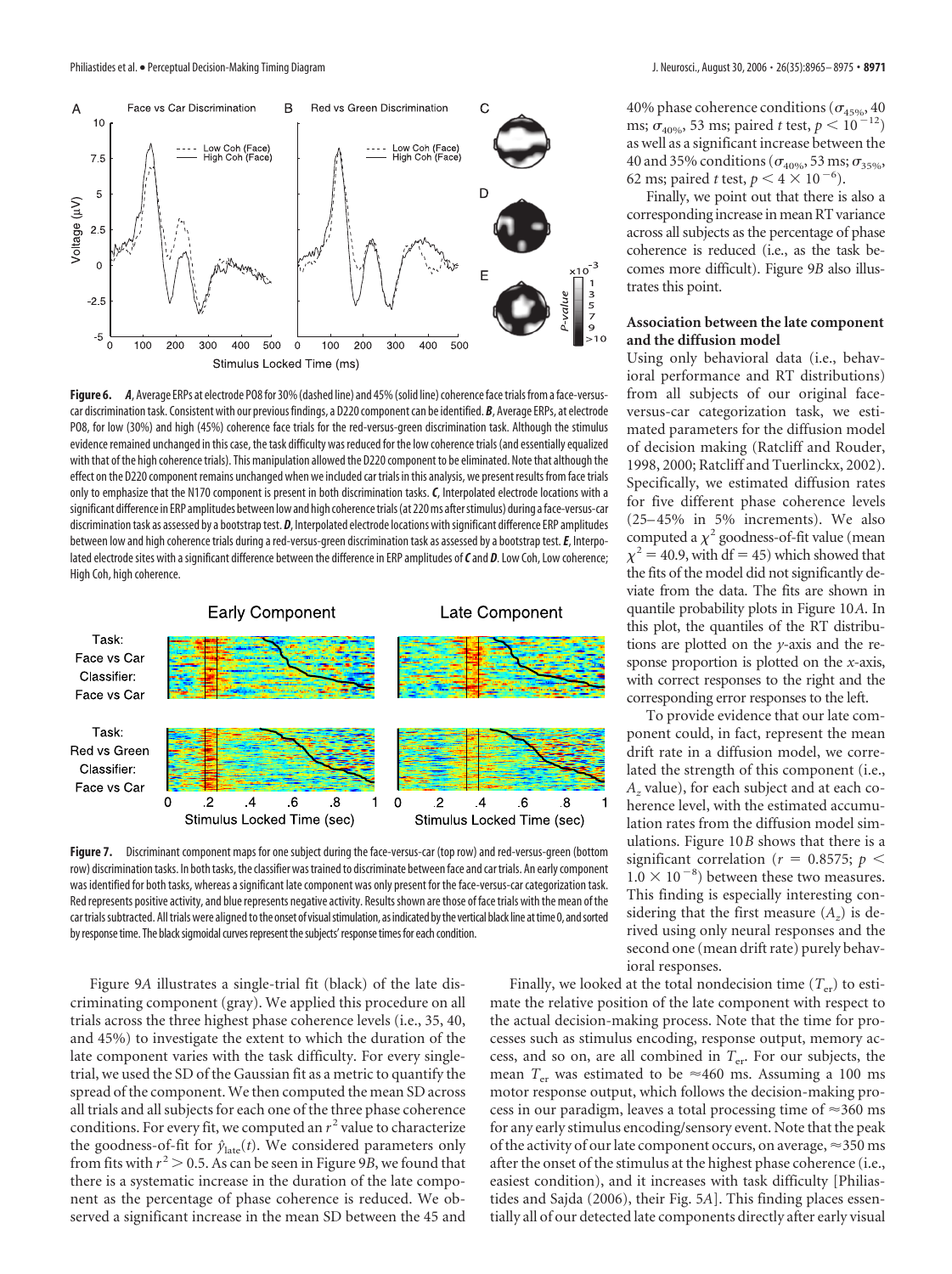

**Figure 8.** *A<sub>z</sub>* values computed for the early (light gray bars) and the late (dark gray bars) components for the face-versus-car (F/C) and red-versus-green (R/G) discrimination tasks. In both tasks, the classifier was trained to discriminate between face and car trials. Consistent with our previous findings, we identified, for the face-versus-car discrimination task, an early and a late component with significant *A<sub>z</sub>* values. Moreover, the *A<sub>z</sub>* values for the late component were higher than that of the early component. For the color discrimination task, however, we observed a significant reduction in the strength of the late component. The early component, on the other hand, remained equally strong as in the face-versus-car discrimination task. Error bars indicate  $\pm$  1 SEM.

perception and at the onset of the actual decision-making process. We interpret this result as additional evidence that our late component is unlikely to represent purely early perceptual/sensory events.

#### **Discussion**

Figure 11 summarizes our findings in the form of timing diagrams. Discriminating between face and car trials, we initially identified an early face-selective component (N170), the strength of which is proportional to the strength (percentage of coherence) of the stimulus. This component is present, in equal strength, for both a face-versus-car categorization task and a color discrimination task (Fig. 11*A*,*C*). Its presence in the color discrimination task, although our subjects were not explicitly discriminating the type of image, seems to indicate that this component represents an early perceptual event and is not directly linked to the actual decision. The late component, on the other hand, is clearly more closely linked to the decision-making process, as evidenced by it being a better predictor of behavioral accuracy (at any given coherence level, its strength, *Az* value, is higher than that of the early one) (Fig. 11*A*,*C*), the delay in its onset time when a decision is difficult (Fig. 11*B*), and its suppression when the decision is unrelated to a face-versus-car discrimination (Fig. 11*C*,*D*).

In addition, we found a difficulty component that is situated somewhere between the early and the late components. Specifically, we found a component 220 ms after the onset of visual stimulation, the strength of which is inversely proportional to the stimulus evidence (Fig. 11*A*,*C*). Moreover, the amplitude of this component is highly correlated to the difficulty of the task, as captured by the behavioral performance of our subjects, and it also predicts the onset of the late face-selective component. As such, this component appears more closely linked to the late rather than the early component. We also showed that this difficulty component (D220) is likely to represent a true top-down influence on decision making, rather than a mere bottom-up processing of the stimulus, by virtue of the fact that it disappears during an easy color (red-vs-green) discrimination (Fig. 11*C*,*D*).



Figure 9. Illustration of our single-trial peak fitting procedure and estimation of the late component duration as a function of stimulus evidence. **A**, Fit  $\hat{y}(t)$  (black) for component activity *y*(*t*) (gray) from one trial. Parameters of a single-trial fit include the following: discriminating component peak latency relative to the onset of visual stimulation ( $\mu$ ) and component spread  $(\sigma)$ . **B**, Results indicating increased mean component duration (i.e., mean  $\sigma$  across trials and subjects) as a function of the percentage of phase coherence. Note also that there is a corresponding increase in mean RT variance as the task becomes more difficult. Error bars indicate  $±1$  SEM.

We speculate that the difficulty component could be implicated in the recruitment of the relevant attentional and other neuronal resources required to make a difficult decision. For instance, an EEG component with similar latency (N2pc) was shown to capture the moment-by-moment rapid shift of attention in a demanding visual search task (Woodman and Luck, 1999). The N2pc component is also implicated in covert orientation of visual attention during object recognition (Luck and Hillyard, 1994) and was shown to resemble the attention-related modulations of activity seen in monkeys (Luck et al., 1997).

All three components are stimulus locked and thus, within the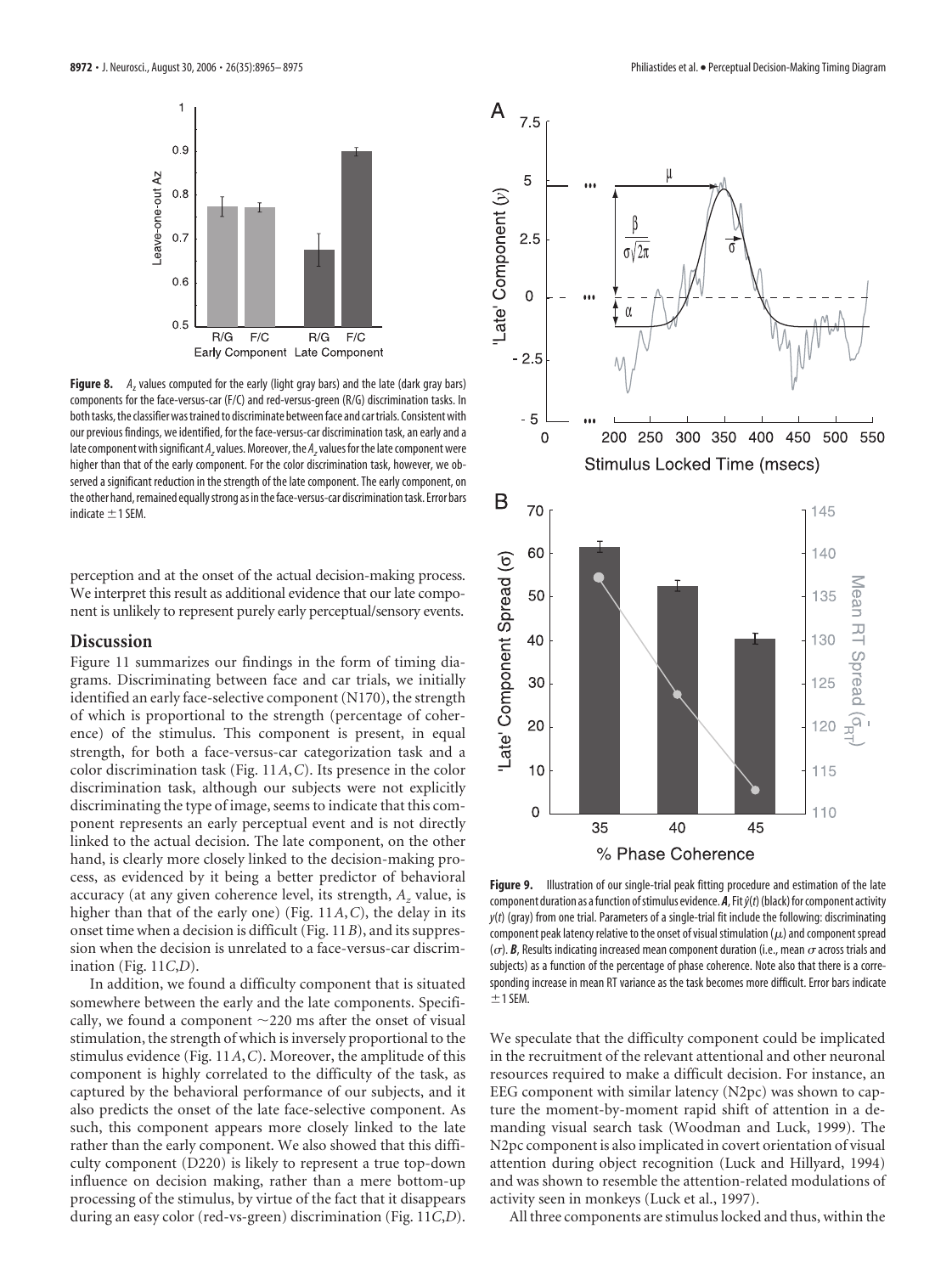

**Figure 10.** Summary of the results from the diffusion model simulations.  $A$ , Theoretical ( $\times$ ) and empirical ( $\bigcirc$ ) quantile-probability plots for our data. The lines represent the theoretical fits of the diffusion model. The quantile RTs in order from the bottom to the top are 0.1, 0.3, 0.5, 0.7, and 0.9, and in each vertical line, the quantiles must have this order. In some conditions, a moderate proportion of subjects do not have enough responses to allow computation of quantiles, and so no quantiles are presented for these extreme error conditions. *B*, Correlation between the strength of our late component ( $A_z$  metric) and the mean drift rate as derived from a diffusion model simulation using behavioral responses (i.e., behavioral performance and RTs) from six subjects at five different phase coherence levels. The results demonstrate significant correlation ( $r = 0.8575; p < 1.0 \times 10^{-8}$ ) between the two measures.

context of a neural integrator (Shadlen and Newsome, 2001; Mazurek et al., 2003; Huk and Shadlen, 2005) or diffusion model (Ratcliff, 1978; Luce, 1986; Smith and Ratcliff, 2004; Palmer et al., 2005), all components, including the late one, are unlikely to represent the process of evidence accumulation to threshold which can account for both accuracy and RT variability (i.e., because the late component is stimulus locked and does not persist until the response, it does not predict the trial-by-trial RT distribution within a coherence level).

Additional analysis, however, allows us to relate the late component with other parameters of an integrator or diffusion model. For example, the late component is highly predictive of behavioral accuracy (i.e., a good match between neurometric and psychometric functions) and shifts in time as a function of difficulty. This time shift correlates with the shift of the mean RT at a given coherence level. In addition, the duration of the late component gradually increases as coherence is reduced (Fig. 11*B*) and is strongly correlated with RT variance. Finally, there is a significant correlation between the drift rates computed from the diffusion model simulations and the strength (*Az* values) of the late component. These findings are all consistent with the late component being analogous to the mean drift rate in a diffusion model (Ratcliff, 1978; Palmer et al., 2005), much the same way as noisy, but sustained, activity in the middle temporal area would drive the integration process in neural integration models (Mazurek et al., 2003) (although, in that case, the mean drift rate would typically be thought of as a signed quantity). In other words, the late component represents the postsensory evidence that is fed into the diffusion process that ultimately determines the decision. Last, the fact that we find no evidence of a component that discriminates a red-versusgreen decision suggests that the late component activity is not indicative of a general purpose decision-making process (Heekeren et al., 2004) and is more likely part of a faceselective network that drives such a process.

Our choice of stimuli, in particular faces, was made because faces are known to activate strong neural generators measurable via EEG/magnetoencephalography (Botzel et al., 1995; Bentin et al., 1996; Jeffreys, 1996; Liu et al., 2000, 2002; Rossion et al., 2003). One question is whether our timing diagram generalizes for other stimulus classes. Unpublished work by our group investigates this question using motion coherence stimuli to find neural correlates of decision making in EEG. However, we found that the neural generators are not strong enough to enable construction of neurometric functions on more than one or two relative motion coherences that are well above perceptual threshold.

The issue of localization is one that we have not addressed. A number of single-unit and fMRI studies have attempted to localize neural activity related to perceptual decision making (Kim and Shadlen, 1999; Platt and Peterson, 1999; Shadlen and Newsome, 2001; Heekeren et al., 2004; Ridderinkhof et al., 2004), with several studies specifically addressing the issue of decision difficulty and uncertainty (Critchley et al., 2001; Paulus et al., 2002; Volz et al., 2003, 2004; Huettel et al., 2005; Grinband et al., 2006). These studies have found a variety of areas modulated by decision difficulty, including areas in the frontal and parietal cortices, the thalamus, as well as the striatum. Our work complements these previous findings by focusing on the timing of the underlying neural processes. For example, our results show a change in the timing of a late component that is predictive of behavioral accuracy, suggesting that for difficult decisions, not only are different brain areas engaged or modulated, but also additional latency is introduced. This latency may represent the need for, or allocation of, additional processing time required to evaluate the evidence. Consistent with this last hypothesis is the presence of a difficulty component in our data that appears after the initial evaluation of the evidence (early component) and before the late face-selective component that is mostly linked to a postsensory/decision event.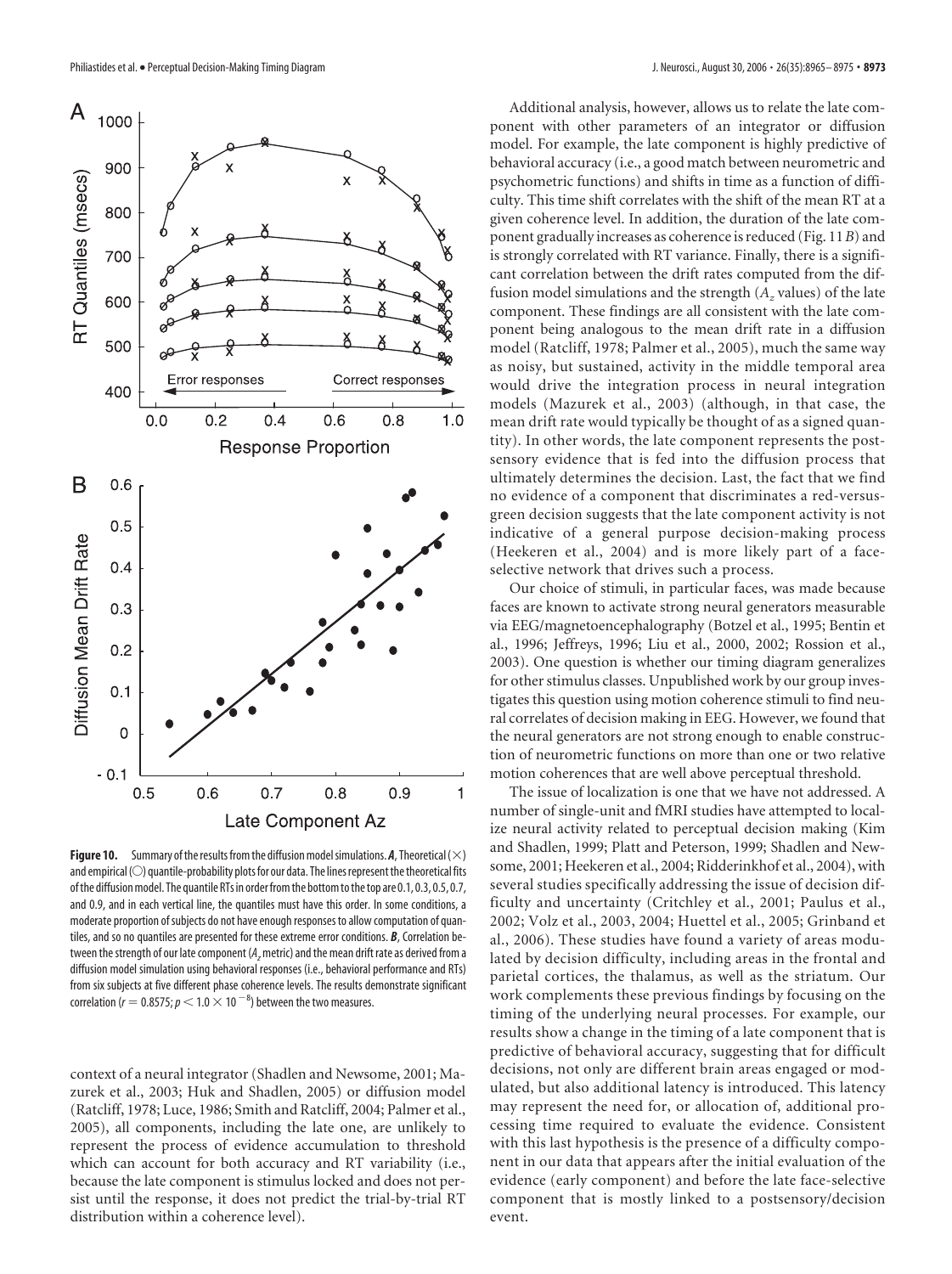Intriguing in our results is that the scalp plots for the early and late components are similar in topology, except for sign (Philiastides and Sajda, 2006). One might consider using inverse methods, such as dipole fitting, to localize the component activities. However, given the ill-posed nature of the inverse problem in EEG, we are instead focusing on simultaneous EEG and fMRI to localize the component activities in our timing diagram.

In summary, we show that with singletrial analysis of EEG, we can construct a timing diagram that begins to separate perceptual processing from decision-making processing in human subjects. Our results suggest that cortical networks selective to task difficulty could play an integral role in perceptual decision making by dynamically allocating resources, such as additional processing time, for difficult decisions.



Figure 11. Timing diagrams summarizing the temporal evolution of component activity during the perceptual categorization tasks introduced in this study. These diagrams are given the same dimensions as the discrimination component maps so that they can be directly related to the experimental data (see Fig. 7). Each column represents the type of experiment (left, face-vs-car categorization; right, color discrimination) at two hypothetical phase coherence levels, a high one (top row) and a low one (bottom row). We represent each temporally specific component as a color-coded vertical bar to resemble the stimulus-locked profile of these components as seen in an actual discriminant component map. The color represents the strength of the component. Hypothetical RT curves are shown by the black sigmoidal curves. See Discussion for a complete summary of the fundamental relationships between these components.

#### **References**

- Bentin S, Allison T, Puce A, Perez A, McCarthy G (1996) Electrophysiological studies of face perception in humans. J Cogn Neurosci 8:551–565.
- Bisley J, Goldberg M (2003) Neuronal activity in the lateral intraparietal area and spatial attention. Science 299:81–86.
- Botzel K, Schulze S, Stodieck R (1995) Scalp topography and analysis of intracranial sources of face-evoked potentials. Exp Brain Res 104:135–143.
- Britten K, Shadlen M, Newsome W, Movshon J (1992) The analysis of visual motion: a comparison of neuronal and psychophysical performance. J Neurosci 12:4745–4765.
- Critchley H, Mathias C, Dolan R (2001) Neural activity in the human brain relating to uncertainty and arousal during anticipation. Neuron 29:537–545.
- Dakin S (2002) What causes non-monotonic tuning of fMRI response to noisy images? Curr Biol 12:476 –477.
- Delorme A, Makeig S (2004) Eeglab: an open source toolbox for analysis of single-trial EEG dynamics. J Neurosci Methods 134:9 –21.
- Duda R, Hart P, Stork D (2001) Pattern classification. New York: Wiley.
- Egner T, Hirsch J (2005) Cognitive control mechanisms resolve conflict through cortical amplification of task-relevant information. Nat Neurosci 8:1784 –1790.
- Gerson AD, Parra LC, Sajda P (2005) Cortical origins of response time variability during rapid discrimination of visual objects. NeuroImage 28:342– 353.
- Gill P, Murray W, Wright M (1981) Practical optimization. New York: Academic.
- Green D, Swets J (1966) Signal detection theory and psychophysics. New York: Wiley.
- Grinband J, Hirsch J, Ferrera VP (2006) A neural representation of categorization uncertainty in the human brain. Neuron 49:757–763.
- Halgren E, Raij T, Marinkovic K, Jousmaki V, Hari R (2000) Cognitive response profile of the human fusiform face area as determined by MEG. Cereb Cortex 10:69 –81.
- Heekeren H, Marrett S, Bandettini P, Ungerleider L (2004) A general mechanism for perceptual decision-making in human brain. Nature 431:859 –862.
- Huettel S, Song A, McCarthy G (2005) Decisions under uncertainty: probabilistic context influences activation of prefrontal and parietal cortex. J Neurosci 25:3304 –3311.
- Huk A, Shadlen M (2005) Neural activity in the macaque parietal cortex reflects temporal integration of visual motion signals during perceptual decision making. J Neurosci 25:10420 –10436.
- Jeffreys D (1996) Evoked potential studies of face and object processing. Vis Cogn 3:1–38.
- Jordan M, Jacobs R (1994) Hierarchical mixtures of experts and the EM algorithm. Neural Comput 6:181–214.
- Kim J, Shadlen M (1999) Neural correlates of decision making in the dorsolateral prefrontal cortex of the macaque. Nat Neurosci 2:176 –185.
- Liu J, Higuchi M, Marantz A, Kanwisher N (2000) The selectivity of the occipitotemporal M170 for faces. NeuroReport 11:337–341.
- Liu J, Harris A, Kanwisher N (2002) Stages of processing in face perception: an MEG study. Nat Neurosci 5:910 –916.
- Luce RD (1986) Response times: their role in inferring elementary mental organization. In: Oxford psychology series, Vol VIII. New York: Oxford UP.
- Luck S, Hillyard S (1994) Electrophysiological correlates of feature analysis during visual search. Psychophysiology 31:291–308.
- Luck S, Girelli M, McDermott M, Ford M (1997) Bridging the gap between monkey neurophysiology and human perception: an ambiguity resolution theory of visual selective attention. Cognit Psychol 33:64 –87.
- Mazurek M, Roitman J, Ditterich J, Shadlen M (2003) A role for neural integrators in perceptual decision making. Cereb Cortex 13:1257–1269.
- Palmer J, Huk AC, Shadlen MN (2005) The effect of stimulus strength on the speed and accuracy of a perceptual decision. J Vision 5:376 –404.
- Parra L, Alvino C, Tang A, Pearlmutter B, Young N, Osman A, Sajda P (2002) Linear spatial integration for single-trial detection in encephalography. NeuroImage 17:223–230.
- Parra L, Spence C, Gerson A, Sajda P (2003) Response error correction: a demonstration of improved human-machine performance using realtime EEG monitoring. IEEE Trans Neural Syst Rehabil Eng 11:173–177.
- Parra L, Spence C, Gerson A, Sajda P (2005) Recipes for the linear analysis of EEG. NeuroImage 28:326 –341.
- Paulus M, Hozack N, Frank L, Brown G (2002) Error rate and outcome predictability affect neural activation in prefrontal cortex and anterior cingulate during decision-making. NeuroImage 15:836 –846.
- Philiastides M, Sajda P (2006) Temporal characterization of the neural correlates of perceptual decision making in the human brain. Cereb Cortex 16:509 –518.
- Platt M, Peterson S (1999) Neural correlates of decision variables in parietal cortex. Nature 400:233–238.
- Posner M, Peterson S (1990) The attention system of the human brain. Annu Rev Neurosci 13:25–42.
- Ratcliff R (1978) A theory of memory retrieval. Psychol Rev 85:59 –108.
- Ratcliff R, Rouder J (1998) Modeling response times for two choice decisions. Psychol Sci 9:347–356.
- Ratcliff R, Rouder J (2000) A diffusion model account of masking in twochoice letter identification. J Exp Psychol Hum Percept Perform 26:127–140.
- Ratcliff R, Tuerlinckx F (2002) Estimating parameters of the diffusion model: approaches to dealing with contaminant reaction times and parameters variability. Psychon Bull Rev 9:438 –481.
- Ratcliff R, Zandt TV, McKoon G (1999) Connectionist and diffusion models of reaction time. Psychol Rev 106:261–300.